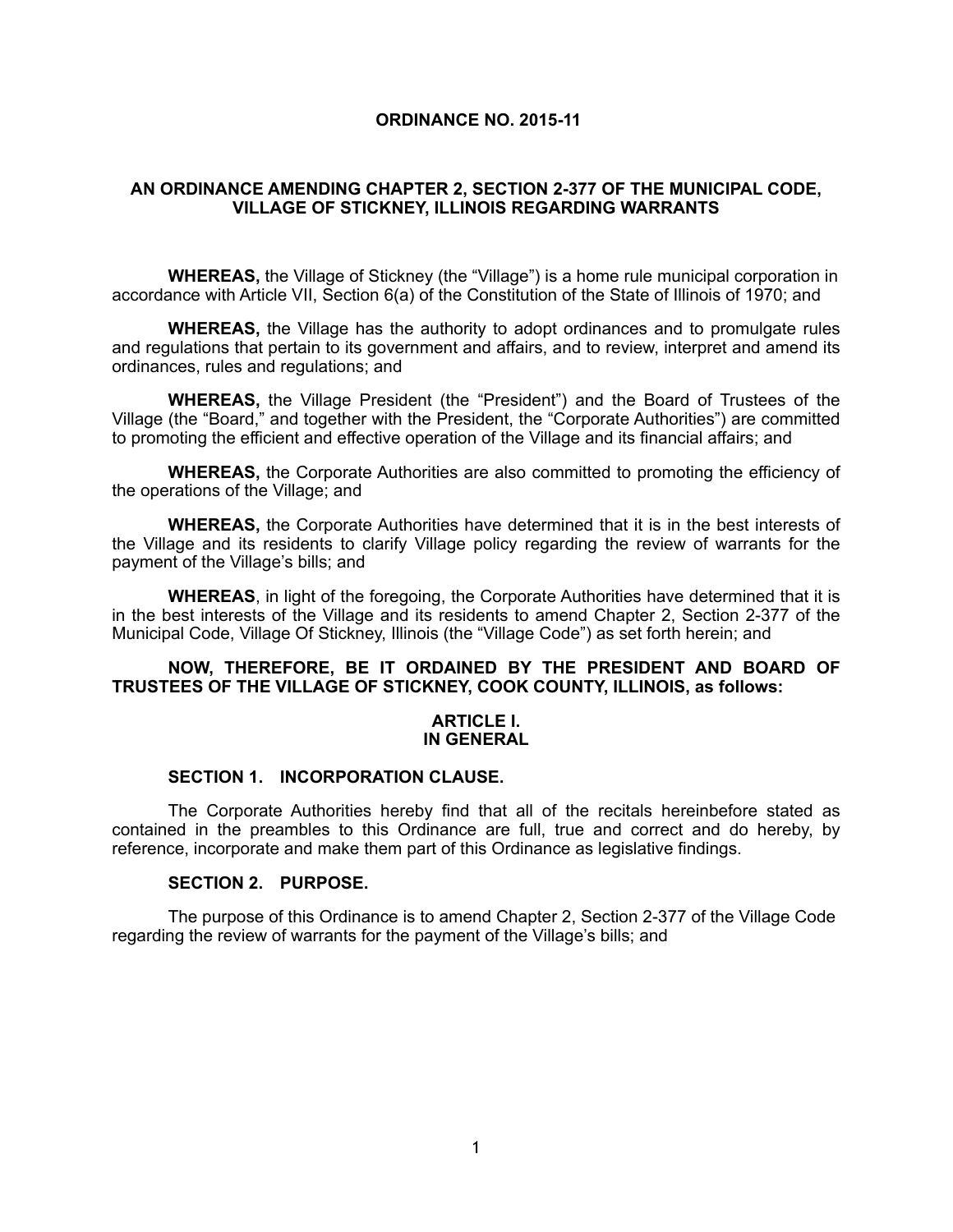### **ARTICLE II.**

## **AMENDMENT OF CHAPTER 2, SECTION 2-377 OF THE MUNICIPAL CODE, VILLAGE OF STICKNEY, ILLINOIS**

## **SECTION 3. AMENDMENT OF CHAPTER 2, SECTION 2-377.**

That the Village Code is hereby amended, notwithstanding any provision, ordinance, resolution or Village Code section to the contrary, by amending Chapter 2, Section 2-377, which Section shall provide as follows:

- (a) The treasurer shall pay out money in payment of all bills, or for salaries, or for any other purpose other than salaries and the retirement of principle or interest on bonds or tax anticipation warrants only upon a warrant approved by a majority of the corporate authorities and signed by the village president and clerk as provided by statute. Such warrants shall designate the items to be paid and the funds from which they are to be paid.
- (b) All warrants drawn on the treasurer must be signed by the president and countersigned by the clerk, stating the particular fund or appropriation to which the warrant is chargeable, and the person to whom payable.
- (c) The Treasurer shall not pay out any monies unless a warrant, specifying the bills and other purposes for which funds shall be expended and otherwise in conformance with this Section, has been made available for review anywhere in the Village Hall, by any member of the corporate authorities, at least five (5) calendar days prior the meeting of the corporate authorities at which the warrant is presented for approval. The limitations of this subsection (c) shall not apply to the payment of monies in the event of a *bona fide* emergency.

#### **ARTICLE III. HEADINGS, SAVINGS CLAUSES, PUBLICATION, EFFECTIVE DATE**

## **SECTION 4. HEADINGS.**

The headings of the articles, sections, paragraphs and subparagraphs of this Ordinance are inserted solely for the convenience of reference and form no substantive part of this Ordinance nor should they be used in any interpretation or construction of any substantive provision of this Ordinance.

## **SECTION 5. SEVERABILITY.**

The provisions of this Ordinance are hereby declared to be severable and should any provision of this Ordinance be determined to be in conflict with any law, statute or regulation by a court of competent jurisdiction, said provision shall be excluded and deemed inoperative,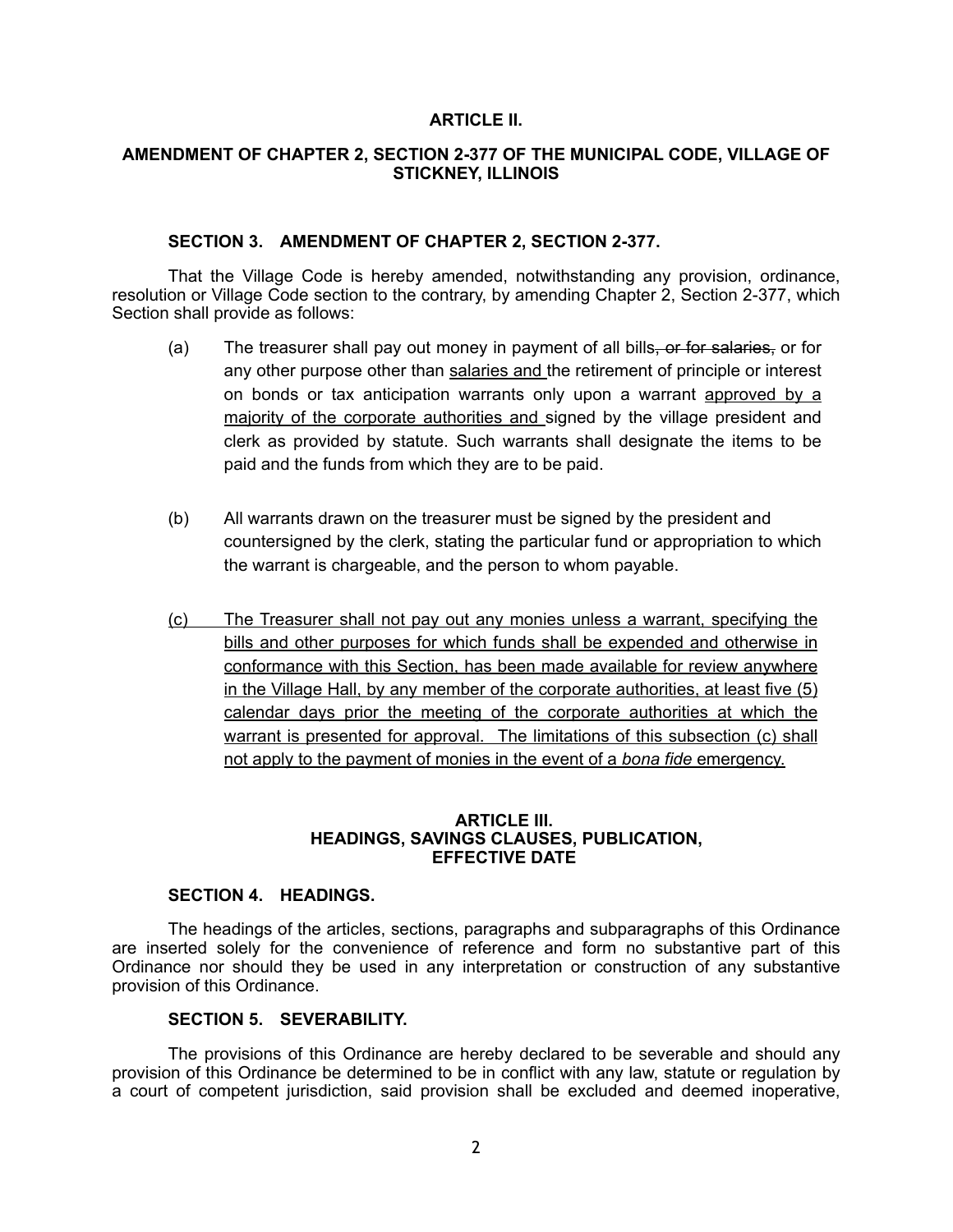unenforceable and as though not provided for herein and all other provisions shall remain unaffected, unimpaired, valid and in full force and effect.

# **SECTION 6. SUPERSEDER.**

All code provisions, ordinances, resolutions, rules and orders, or parts thereof, in conflict herewith are, to the extent of such conflict, hereby superseded.

#### **SECTION 7. PUBLICATION.**

A full, true and complete copy of this Ordinance shall be published in pamphlet form or in a newspaper published and of general circulation within the Village as provided by the Illinois Municipal Code, as amended.

#### **SECTION 8. EFFECTIVE DATE.**

This Ordinance shall be effective and in full force immediately after its passage and approval.

(THE REMAINDER OF THIS PAGE INTENTIONALLY LEFT BLANK)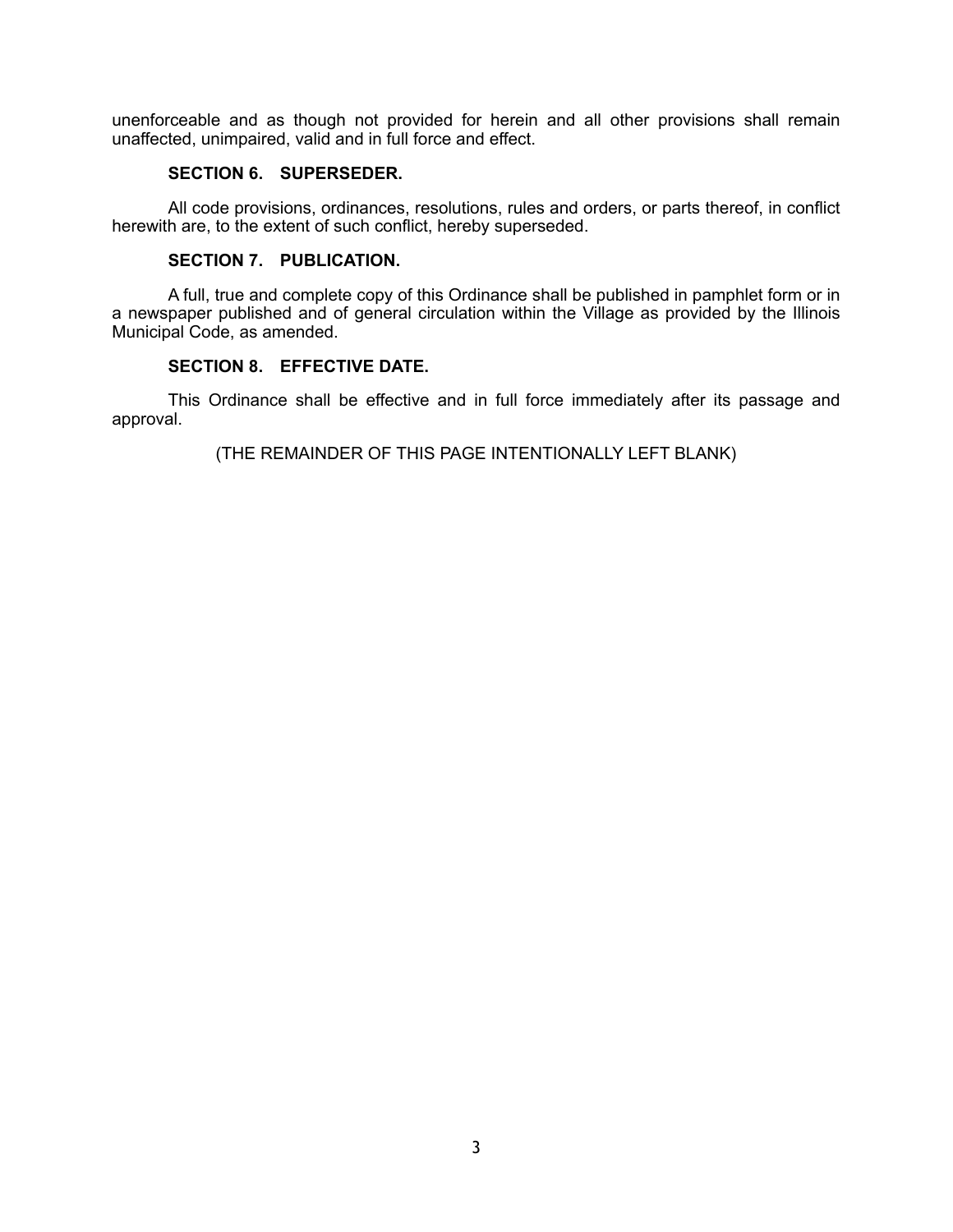**PASSED this 21st day of July, 2015.**

**AYES: Trustees Hrejsa, Lazansky, Milenkovic, Savopoulos and White**

**NAYS:**

**ABSENT:**

**ABSTENTION:**

**APPROVED by me this 21st day of July, 2015.**

**Deborah Morelli, President**

**\_\_\_\_\_\_\_\_\_\_\_\_\_\_\_\_\_\_\_\_\_\_\_\_\_\_\_\_\_\_\_\_\_\_\_\_\_\_\_\_**

**ATTESTED AND FILED in my office this 22nd day of July, 2015.**